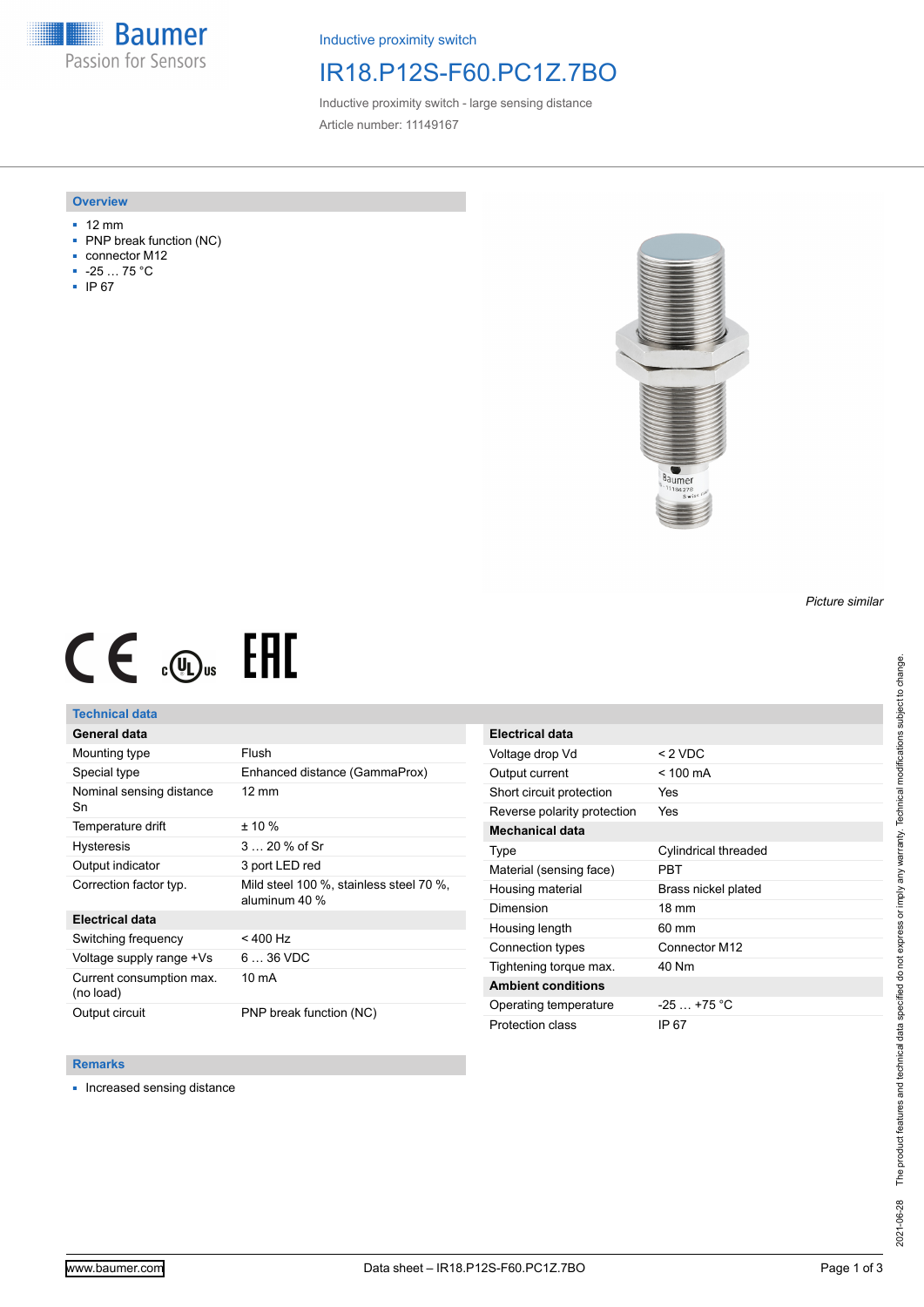

Inductive proximity switch

# IR18.P12S-F60.PC1Z.7BO

Inductive proximity switch - large sensing distance Article number: 11149167

**Dimension drawing**





**Correction factors for different mounting situation (approx.)**



| Mounting material | Correction factor |
|-------------------|-------------------|
| Mild steel        | $100 \%$          |
| Stainless steel   | $100\%$           |
| Aluminum          | $100\%$           |



| Mounting material | Correction factor |
|-------------------|-------------------|
| Mild steel        | $105 \%$          |
| Stainless steel   | 95%               |
| Aluminum          | 95%               |



| Mounting material | Correction factor |
|-------------------|-------------------|
| Mild steel        | not possible      |
| Stainless steel   | $110\%$           |
| Aluminum          | 65%               |